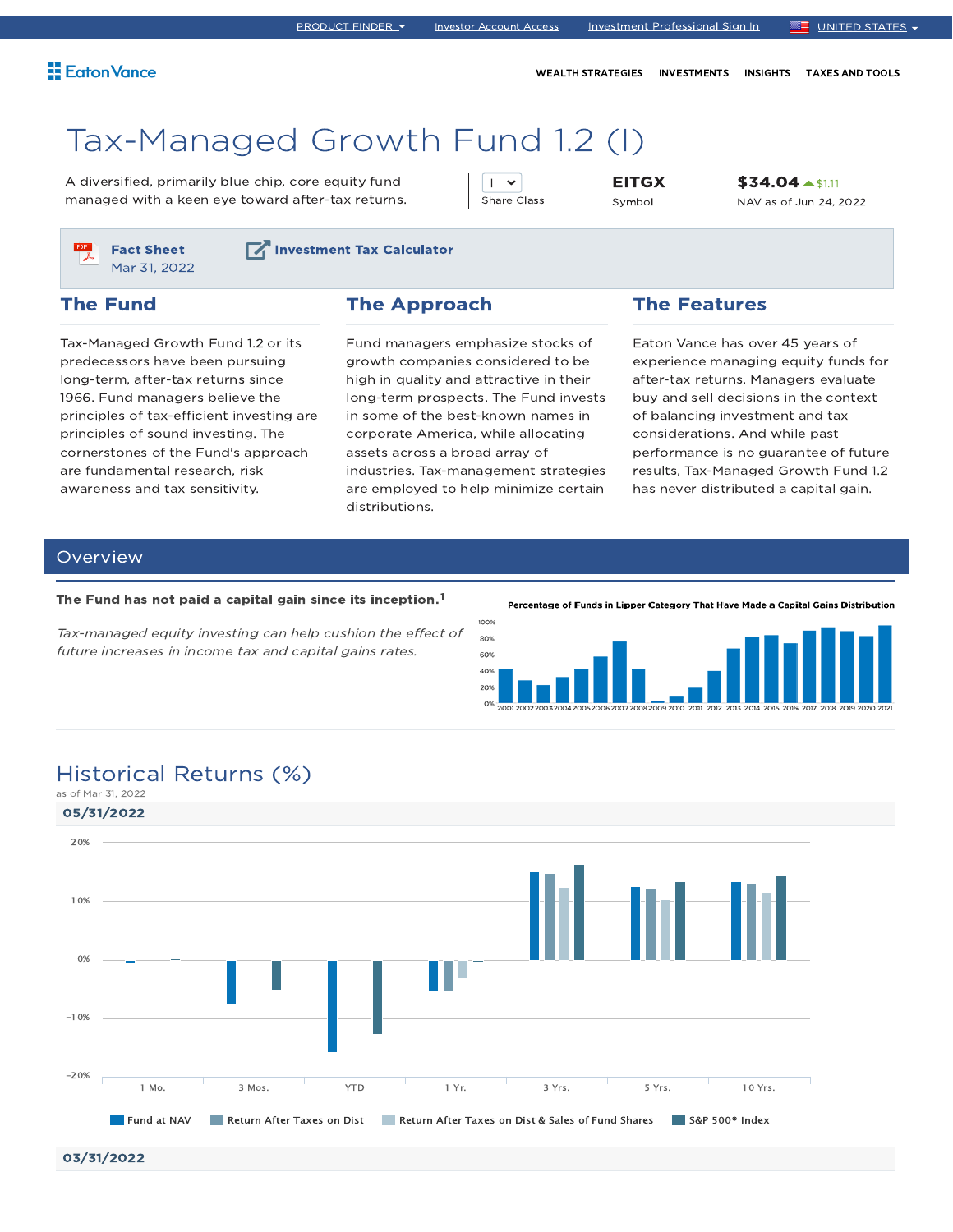

| 05/31/2022                                                   |         |         |                   |         |       |       |       |
|--------------------------------------------------------------|---------|---------|-------------------|---------|-------|-------|-------|
| <b>Fund at NAV</b>                                           | $-0.70$ | $-7.53$ | $-15.80$          | $-5.47$ | 15.02 | 12.46 | 13.38 |
| <b>Return After Taxes on Dist</b>                            |         |         |                   | $-5.54$ | 14.86 | 12.27 | 13.14 |
| <b>Return After Taxes on Dist &amp; Sales of Fund Shares</b> |         |         |                   | $-3.14$ | 12.31 | 10.34 | 11.53 |
| S&P 500° Index <sup>2</sup>                                  | 0.18    | $-5.16$ | $-12.76$          | $-0.30$ | 16.42 | 13.38 | 14.39 |
| 03/31/2022                                                   |         |         |                   |         |       |       |       |
| <b>Fund at NAV</b>                                           | 3.12    | $-6.10$ | $-6.10$           | 11.33   | 17.95 | 15.43 | 13.83 |
| <b>Return After Taxes on Dist</b>                            |         |         | $\hspace{0.05cm}$ | 11.24   | 17.79 | 15.23 | 13.59 |
| <b>Return After Taxes on Dist &amp; Sales of Fund Shares</b> |         |         |                   | 6.81    | 14.77 | 12.90 | 11.94 |
| S&P 500 $^{\circ}$ Index $^{2}$                              | 3.71    | $-4.60$ | $-4.60$           | 15.65   | 18.91 | 15.98 | 14.63 |

Past performance is no guarantee of future results. Investment return and principal value will fluctuate so that shares, when redeemed, may be worth more or less than their original cost. Performance is for the stated time period only; due to market volatility, the Fund's current performance may be lower or higher than quoted. Returns are historical and are calculated by determining the percentage change in net asset value (NAV) with all distributions reinvested. Returns for other classes of shares offered by the Fund are different. Performance less than or equal to one year is cumulative.

After-tax returns are calculated using certain assumptions, including using the highest individual federal income tax rates in effect at the time of the distributions and do not reflect the impact of state/local taxes. Actual after-tax returns depend on <sup>a</sup> shareholder's tax situation and the actual characterization of distributions and may differ from those shown. After-tax returns are not relevant to shareholders who hold shares in tax-deferred accounts or shares held by nontaxable entities. Return After Taxes on Distributions may be the same as Return Before Taxes for the same period because no taxable distributions were made during that period. Return After Taxes on Distributions and Sale of Fund Shares may be greater than or equal to Return After Taxes on Distributions for the same period because of losses realized on the sale of Fund shares. Before-tax and after-tax returns for other classes of shares offered by the Fund are different. The share class has no sales charge.

## Fund Facts as of May 31, 2022

| <b>Class I Inception</b>         | 02/28/2001                  |
|----------------------------------|-----------------------------|
| <b>Performance Inception</b>     | 03/29/1966                  |
| <b>Investment Objective</b>      | Long-term, after-tax return |
| Total Net Assets <sup>3</sup>    | \$4.3B                      |
| <b>Expense Ratio<sup>4</sup></b> | 0.63%                       |
| <b>CUSIP</b>                     | 277911459                   |

## Top 10 Holdings  $(\%)^{5,6}$ as of May 31, 2022

| <b>Apple Inc</b>               | 6.51 |
|--------------------------------|------|
| <b>Microsoft Corp</b>          | 4.22 |
| Amazon.com Inc.                | 3.18 |
| Alphabet Inc - CL C            | 2.96 |
| Alphabet Inc - CL A            | 2.24 |
| Eli Lilly & Co                 | 2.06 |
| <b>Berkshire Hathaway Inc</b>  | 1.96 |
| <b>JPMorgan Chase &amp; Co</b> | 1.77 |
| <b>Meta Platforms Inc.</b>     | 1.62 |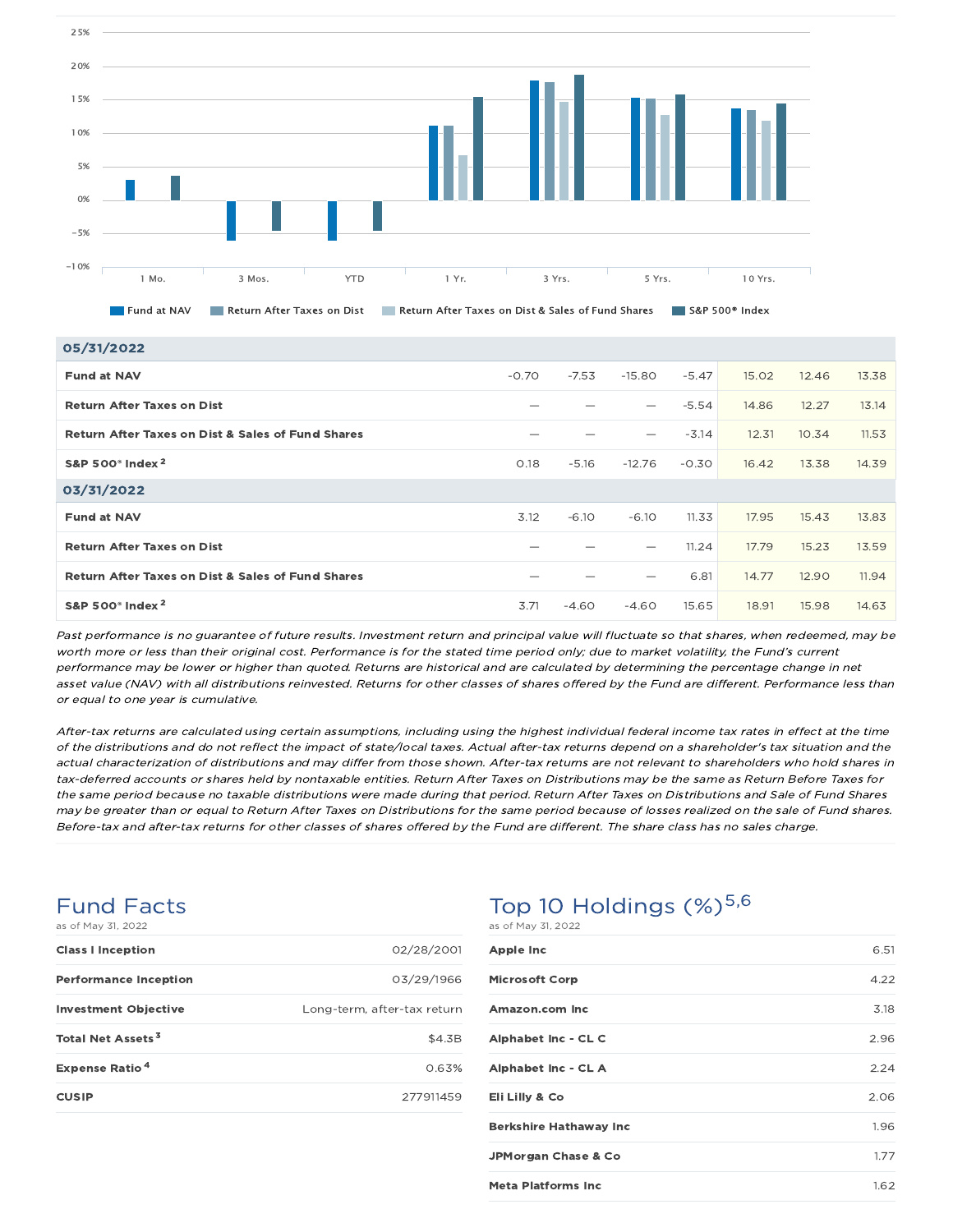## Portfolio Management

| <b>Yana S. Barton, CFA</b> | Managed Fund since 2008 |
|----------------------------|-------------------------|
| Kenneth D. Zinner, CFA     | Managed Fund since 2021 |

Portfolio profile subject to change due to active management. Percentages may not total 100% due to rounding. Fund invests in an affiliated investment company (Portfolio) with the same objective(s) and policies as the Fund. References to investments are to the Portfolio's holdings.

## About Risk:

The value of investments held by the Fund may increase or decrease in response to economic, and financial events (whether real, expected or perceived) in the U.S. and global markets. The value of equity securities is sensitive to stock market volatility. Investments in foreign instruments or currencies can involve greater risk and volatility than U.S. investments because of adverse market, economic, political, regulatory, geopolitical, currency exchange rates or other conditions. Market conditions may limit the ability to generate tax losses or to generate dividend income taxed at favorable tax rates. The Fund's ability to utilize various tax-managed techniques may be curtailed or eliminated by tax legislation regulation or interpretation. The Fund is exposed to liquidity risk when trading volume, lack of a market maker or trading partner, large position size, market conditions, or legal restrictions impair its ability to sell particular investments or to sell them at advantageous market prices. The impact of the coronavirus on global markets could last for an extended period and could adversely affect the Fund's performance. No fund is a complete investment program and you may lose money investing in a fund. The Fund may engage in other investment practices that may involve additional risks and you should review the Fund prospectus for a complete description.

1. Source: Lipper. Percentage of Funds based on number of funds within the Lipper Large-Cap Core Funds Category and the percentage of those that distributed a capital gain during the calendar year. Although the Fund is tax-managed, it may make taxable distributions.

2. S&P 500® Index is an unmanaged index of large-cap stocks commonly used as a measure of U.S. stock market performance. S&P Dow Jones Indices are a product of S&P Dow Jones Indices LLC ("S&P DJI") and have been licensed for use. S&P® and S&P 500® are registered trademarks of S&P DJI; Dow Jones® is a registered trademark of Dow Jones Trademark Holdings LLC ("Dow Jones"); S&P DJI, Dow Jones and their respective affiliates do not sponsor, endorse, sell or promote the Fund, will not have any liability with respect thereto and do not have any liability for any errors, omissions, or interruptions of the S&P Dow Jones Indices. Unless otherwise stated, index returns do not reflect the effect of any applicable sales charges, commissions, expenses, taxes or leverage, as applicable. It is not possible to invest directly in an index. Historical performance of the index illustrates market trends and does not represent the past or future performance of the fund.

3. Total Net Assets equals the sum of the net assets of all share classes of Tax-Managed Growth Fund 1.0, Tax-Managed Growth Fund 1.1 and Tax-Managed Growth Fund 1.2.

- 4. Source: Fund prospectus.
- 5. Top 10 Holdings excludes cash and equivalents.
- 6. Percent of total net assets.

#### **Performance**

## Historical Returns (%)

05/31/2022 as of Mar 31, 2022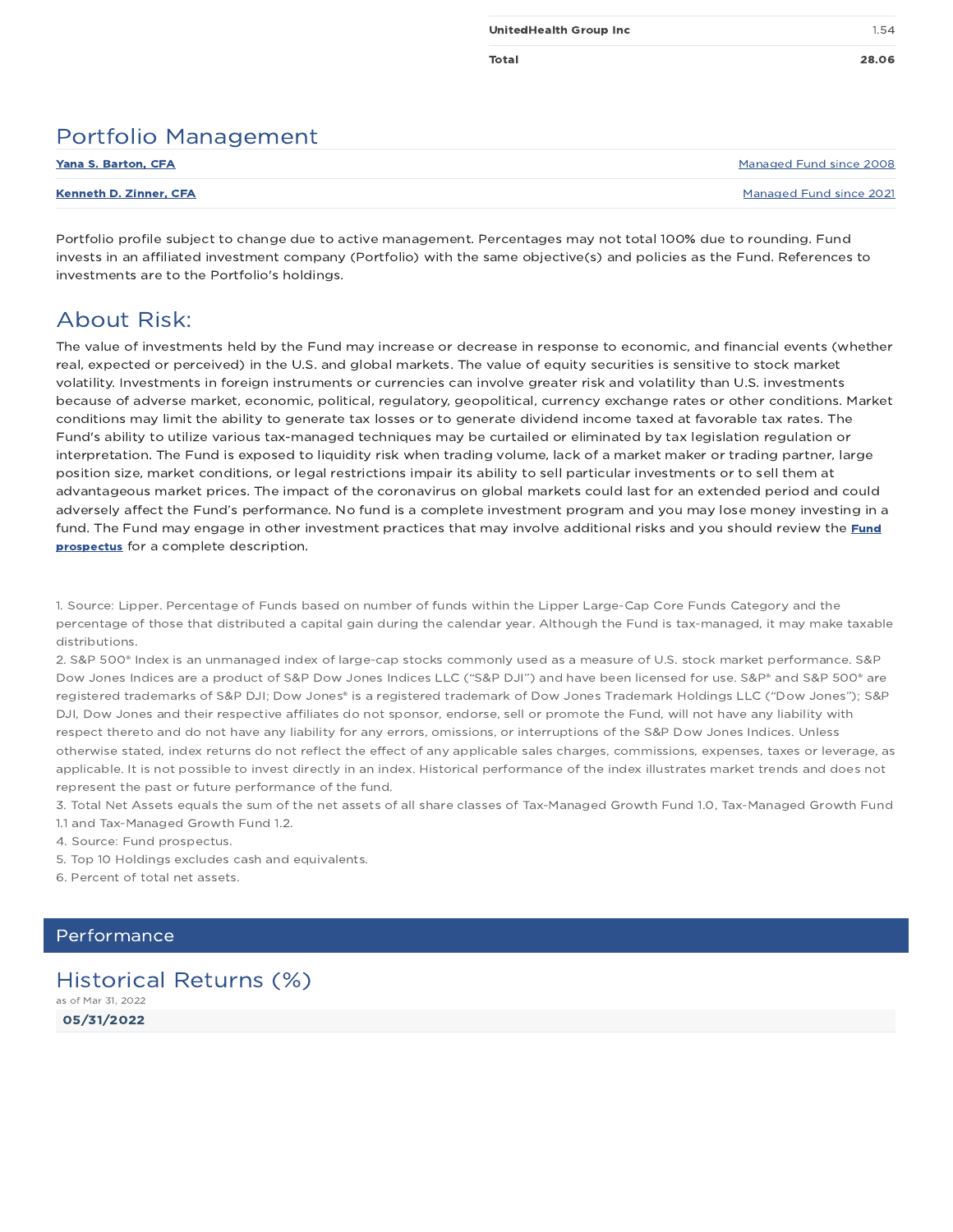



Fund at NAV Return After Taxes on Dist Return After Taxes on Dist & Sales of Fund Shares S&P 500<sup>®</sup> Index Morningstar Large Growth Category

| 05/31/2022                                                   |         |          |          |          |       |       |       |
|--------------------------------------------------------------|---------|----------|----------|----------|-------|-------|-------|
| <b>Fund at NAV</b>                                           | $-0.70$ | $-7.53$  | $-15.80$ | $-5.47$  | 15.02 | 12.46 | 13.38 |
| <b>Return After Taxes on Dist</b>                            |         |          |          | $-5.54$  | 14.86 | 12.27 | 13.14 |
| <b>Return After Taxes on Dist &amp; Sales of Fund Shares</b> |         |          |          | $-3.14$  | 12.31 | 10.34 | 11.53 |
| S&P 500 <sup>®</sup> Index <sup>2</sup>                      | 0.18    | $-5.16$  | $-12.76$ | $-0.30$  | 16.42 | 13.38 | 14.39 |
| Morningstar Large Growth Category <sup>7</sup>               | $-2.19$ | $-11.48$ | $-22.78$ | $-13.03$ | 13.67 | 12.96 | 13.78 |
| 03/31/2022                                                   |         |          |          |          |       |       |       |
| <b>Fund at NAV</b>                                           | 3.12    | $-6.10$  | $-6.10$  | 11.33    | 17.95 | 15.43 | 13.83 |
| <b>Return After Taxes on Dist</b>                            |         |          |          | 11.24    | 17.79 | 15.23 | 13.59 |
| <b>Return After Taxes on Dist &amp; Sales of Fund Shares</b> |         |          |          | 6.81     | 14.77 | 12.90 | 11.94 |
| S&P 500 <sup>®</sup> Index <sup>2</sup>                      | 3.71    | $-4.60$  | $-4.60$  | 15.65    | 18.91 | 15.98 | 14.63 |
| Morningstar Large Growth Category <sup>7</sup>               | 2.56    | $-10.76$ | $-10.76$ | 5.75     | 18.74 | 17.65 | 14.65 |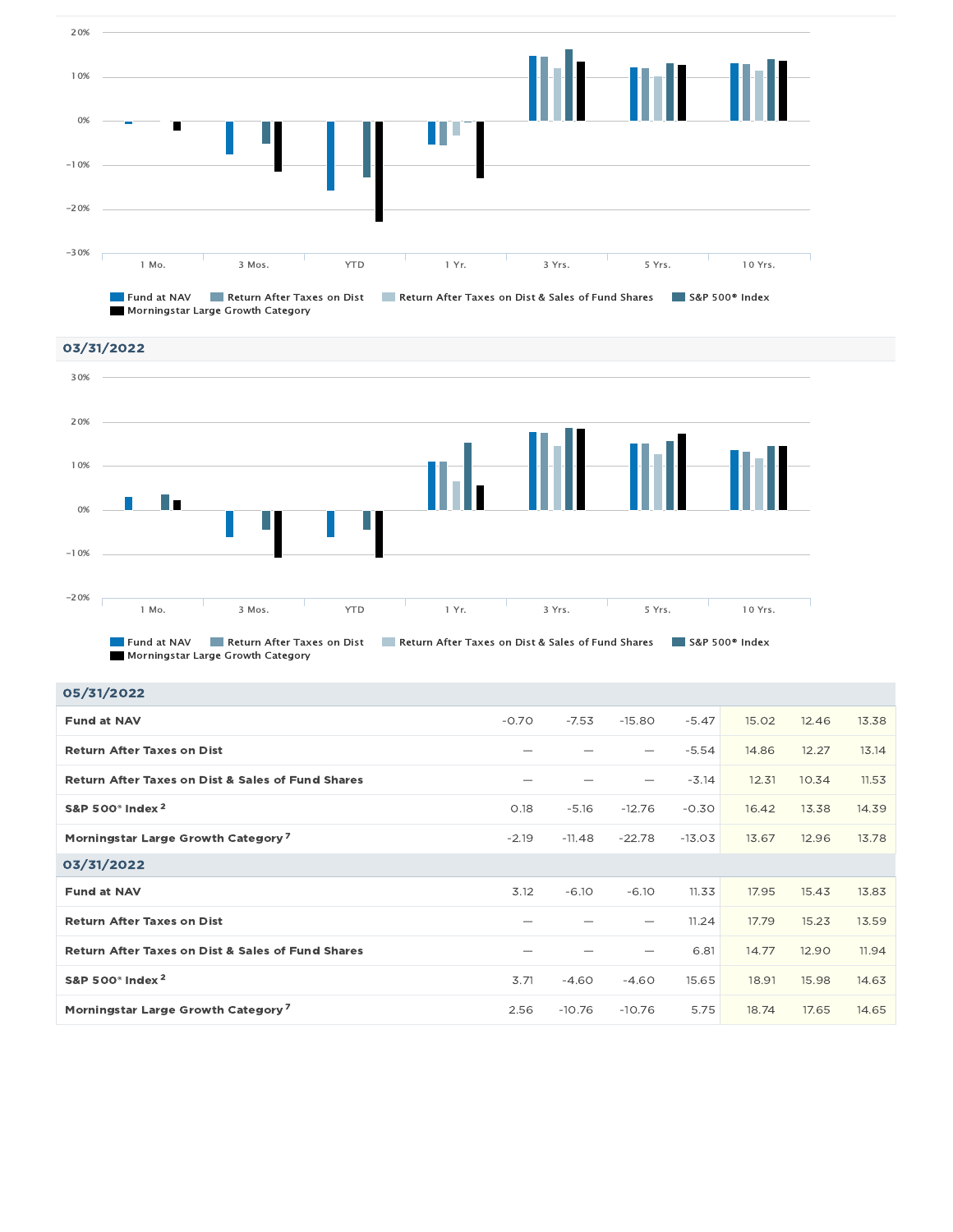Past performance is no guarantee of future results. Investment return and principal value will fluctuate so that shares, when redeemed, may be worth more or less than their original cost. Performance is for the stated time period only; due to market volatility, the Fund's current performance may be lower or higher than quoted. Returns are historical and are calculated by determining the percentage change in net asset value (NAV) with all distributions reinvested. Returns for other classes of shares offered by the Fund are different. Performance less than or equal to one year is cumulative.

After-tax returns are calculated using certain assumptions, including using the highest individual federal income tax rates in effect at the time of the distributions and do not reflect the impact of state/local taxes. Actual after-tax returns depend on <sup>a</sup> shareholder's tax situation and the actual characterization of distributions and may differ from those shown. After-tax returns are not relevant to shareholders who hold shares in tax-deferred accounts or shares held by nontaxable entities. Return After Taxes on Distributions may be the same as Return Before Taxes for the same period because no taxable distributions were made during that period. Return After Taxes on Distributions and Sale of Fund Shares may be greater than or equal to Return After Taxes on Distributions for the same period because of losses realized on the sale of Fund shares. Before-tax and after-tax returns for other classes of shares offered by the Fund are different. The share class has no sales charge.

# Calendar Year Returns (%)

|                                 | 2012  | 2013  | 2014  | 2015 | 2016  | 2017  | 2018    | 2019  | 2020  | 2021  |
|---------------------------------|-------|-------|-------|------|-------|-------|---------|-------|-------|-------|
| <b>Fund at NAV</b>              | 15.12 | 32.01 | 12.42 | 2.28 | 8.77  | 22.44 | $-5.25$ | 29.61 | 23.13 | 24.77 |
| S&P 500 $^{\circ}$ Index $^{2}$ | 16.00 | 32.39 | 13.69 | 1.38 | 11.96 | 21.83 | $-4.38$ | 31.49 | 18.40 | 28.71 |

# Fund Facts

| <b>Expense Ratio<sup>4</sup></b> | 0.63%      |
|----------------------------------|------------|
| <b>Class I Inception</b>         | 02/28/2001 |
| <b>Performance Inception</b>     | 03/29/1966 |
| <b>Distribution Frequency</b>    | Annually   |

# Risk Measures (3 Year)<sup>8</sup>

| as of May 31, 2022            |         |
|-------------------------------|---------|
| Alpha (%)                     | $-1.68$ |
| Beta                          | 1.04    |
| <b>R-Squared (%)</b>          | 98.79   |
| <b>Standard Deviation (%)</b> | 18.87   |
| <b>Sharpe Ratio</b>           | 0.76    |

# Morningstar Rating™

as of May 31, 2022

| <b>Time Period</b> | Rating | Funds in<br>Large Growth<br>Category |
|--------------------|--------|--------------------------------------|
| Overall            | ***    | 1142                                 |
| 3 Years            | ***    | 1142                                 |
| 5 Years            | ***    | 1054                                 |
| 10 Years           | ***    | 777                                  |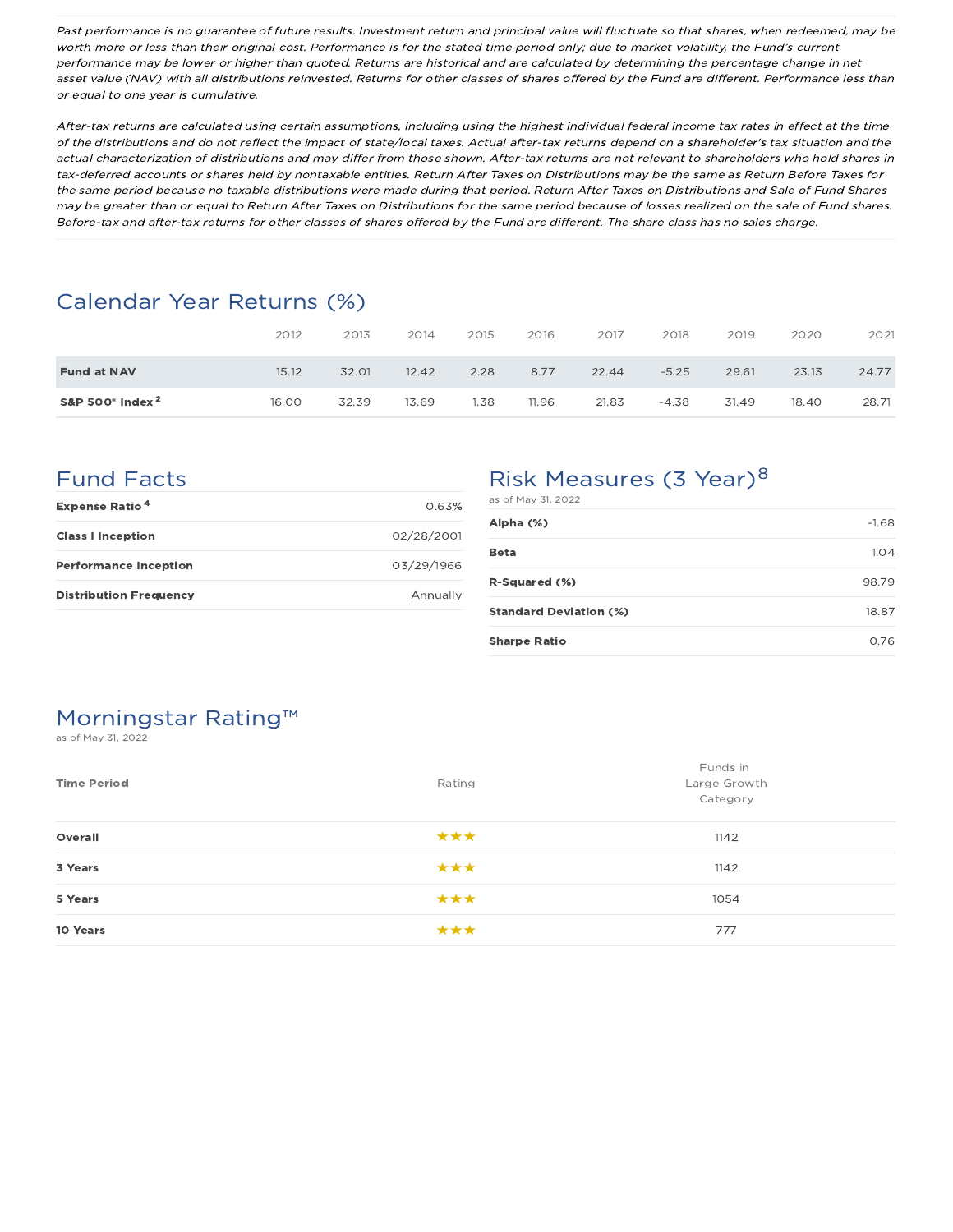The Morningstar Rating™ for funds, or "star rating", is calculated for managed products (including mutual funds and exchange-traded funds) with at least a three-year history. Exchange-traded funds and open-ended mutual funds are considered a single population for comparative purposes. It is calculated based on a Morningstar Risk-Adjusted Return measure that accounts for variation in a managed product's monthly excess performance, placing more emphasis on downward variations and rewarding consistent performance. The top 10% of products in each product category receive 5 stars, the next 22.5% receive 4 stars, the next 35% receive 3 stars, the next 22.5% receive 2 stars, and the bottom 10% receive 1 star.

The Overall Morningstar Rating for a managed product is derived from a weighted average of the performance figures associated with its three-, five-, and 10-year (if applicable) Morningstar Rating metrics. The weights are: 100% three-year rating for 36-59 months of total returns, 60% five-year rating/40% three-year rating for 60-119 months of total returns, and 50% 10-year rating/30% five-year rating/20% three-year rating for 120 or more months of total returns. While the 10-year overall star rating formula seems to give the most weight to the 10-year period, the most recent three-year period actually has the greatest impact because it is included in all three rating periods. Star ratings do not reflect the effect of any applicable sales load. Hollow stars denote Morningstar Extended Performance Ratings and are considered estimates based on the performance of the fund's oldest share class, adjusted for fees and expenses.

©2022 Morningstar. All Rights Reserved. The information contained herein: (1) is proprietary to Morningstar and/or its content providers; (2) may not be copied or distributed; and (3) is not warranted to be accurate, complete or timely. Neither Morningstar nor its content providers are responsible for any damages or losses arising from any use of this information.

# NAV History

| Date         | <b>NAV</b> | NAV Change |
|--------------|------------|------------|
| Jun 24, 2022 | \$34.04    | \$1.11     |
| Jun 23, 2022 | \$32.93    | \$0.37     |
| Jun 22, 2022 | \$32.56    | $-$0.04$   |
| Jun 21, 2022 | \$32.60    | \$0.74     |
| Jun 17, 2022 | \$31.86    | \$0.14     |
| Jun 16, 2022 | \$31.72    | $-$1.06$   |
| Jun 15, 2022 | \$32.78    | \$0.53     |
| Jun 14, 2022 | \$32.25    | $-$0.13$   |
| Jun 13, 2022 | \$32.38    | $-$1.28$   |
| Jun 10, 2022 | \$33.66    | $-$1.07$   |

# Distribution History 9

| Ex-Date      | Distribution | Reinvest NAV |
|--------------|--------------|--------------|
| Dec 21, 2021 | \$0.16540    | \$41.45      |
| Dec 21, 2020 | \$0.23410    | \$33.65      |
| Dec 19, 2019 | \$0.25560    | \$27.66      |

No records in this table indicates that there has not been a distribution greater than .0001 within the past 3 years. Fund prospectus

# Capital Gain History 9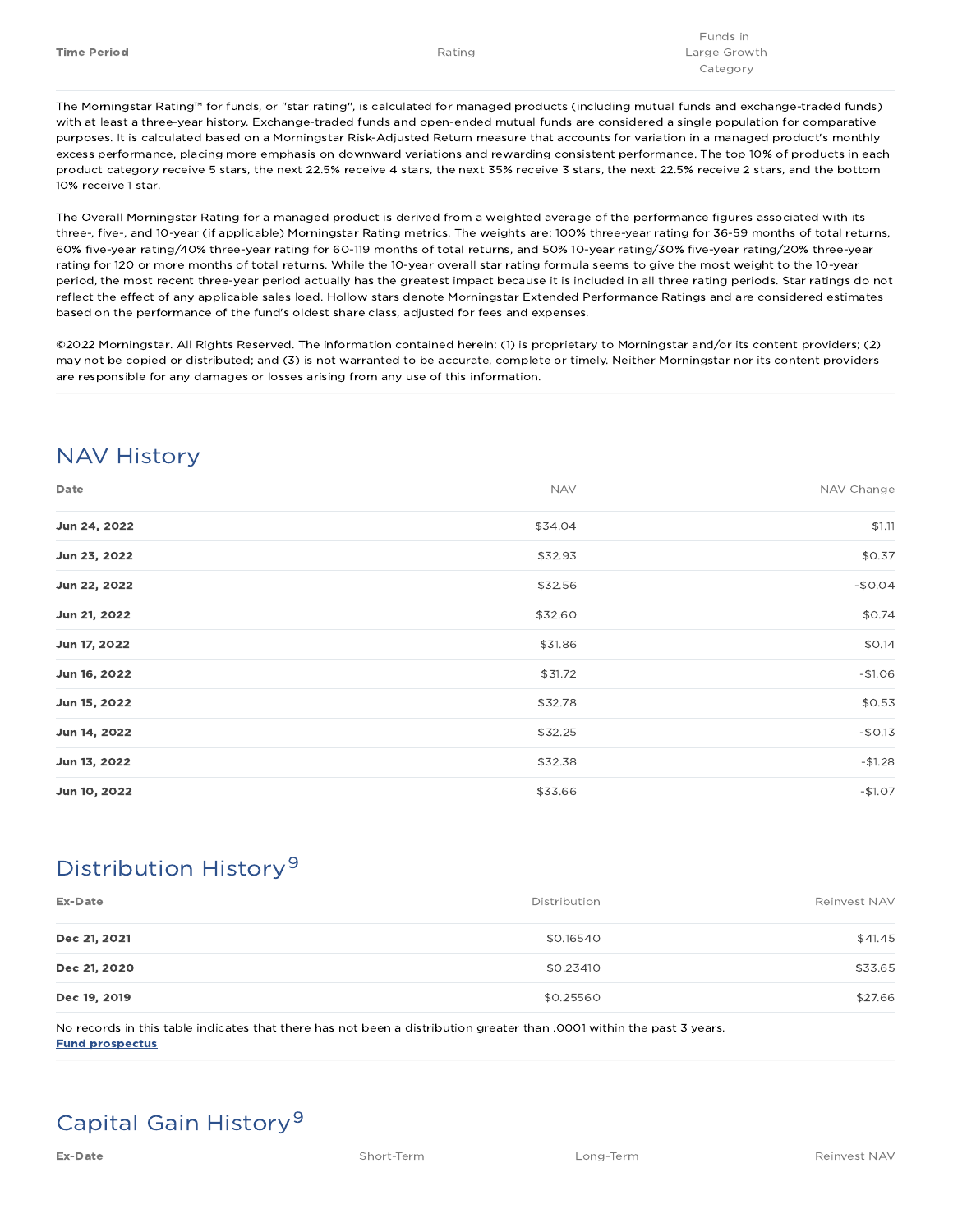No records in this table indicates that there has not been a capital gain greater than .0001 within the past 3 years. Fund prospectus

Portfolio profile subject to change due to active management. Percentages may not total 100% due to rounding. Fund invests in an affiliated investment company (Portfolio) with the same objective(s) and policies as the Fund. References to investments are to the Portfolio's holdings.

## About Risk:

The value of investments held by the Fund may increase or decrease in response to economic, and financial events (whether real, expected or perceived) in the U.S. and global markets. The value of equity securities is sensitive to stock market volatility. Investments in foreign instruments or currencies can involve greater risk and volatility than U.S. investments because of adverse market, economic, political, regulatory, geopolitical, currency exchange rates or other conditions. Market conditions may limit the ability to generate tax losses or to generate dividend income taxed at favorable tax rates. The Fund's ability to utilize various tax-managed techniques may be curtailed or eliminated by tax legislation regulation or interpretation. The Fund is exposed to liquidity risk when trading volume, lack of a market maker or trading partner, large position size, market conditions, or legal restrictions impair its ability to sell particular investments or to sell them at advantageous market prices. The impact of the coronavirus on global markets could last for an extended period and could adversely affect the Fund's performance. No fund is a complete investment program and you may lose money investing in a fund. The Fund may engage in other investment practices that may involve additional risks and you should review the Fund prospectus for a complete description.

2. S&P 500® Index is an unmanaged index of large-cap stocks commonly used as a measure of U.S. stock market performance. S&P Dow Jones Indices are a product of S&P Dow Jones Indices LLC ("S&P DJI") and have been licensed for use. S&P® and S&P 500® are registered trademarks of S&P DJI; Dow Jones® is a registered trademark of Dow Jones Trademark Holdings LLC ("Dow Jones"); S&P DJI, Dow Jones and their respective affiliates do not sponsor, endorse, sell or promote the Fund, will not have any liability with respect thereto and do not have any liability for any errors, omissions, or interruptions of the S&P Dow Jones Indices. Unless otherwise stated, index returns do not reflect the effect of any applicable sales charges, commissions, expenses, taxes or leverage, as applicable. It is not possible to invest directly in an index. Historical performance of the index illustrates market trends and does not represent the past or future performance of the fund.

4. Source: Fund prospectus.

7. The Morningstar Large Growth Category includes funds that invest primarily in U.S. large-cap companies with growth characteristics such as high earnings growth and high valuations (high price ratios and low dividend yields).

8. Alpha measures risk-adjusted performance, showing excess return delivered at the same risk level as the benchmark. Beta measures the volatility of a fund relative to the overall market. R-Squared represents the percentage of the portfolio's movement that can be explained by the general movement of the market. Standard deviation measures the historic volatility of a fund. Sharpe Ratio uses standard deviation and excess return to determine reward per unit of risk.

9. A portion of the Fund's returns may be comprised of return of capital or short term capital gains. The Fund will determine the tax characteristics of all Fund distributions after the end of the calendar year and will provide shareholders such information at that time. Please consult your tax advisor for further information.

## Portfolio

05/31/2022 Asset Mix (%)<sup>6,10</sup> as of May 31, 2022

#### Portfolio Statistics as of May 31, 2022

| as of finally sights of the |          |
|-----------------------------|----------|
| <b>Average Market Cap</b>   | \$508.0B |
| Price/Earnings Ratio        | 19.26    |
| <b>Number of Issuers</b>    | 722      |
| Price/Book Ratio            | 4.26     |
| Active Share <sup>11</sup>  | 33.26%   |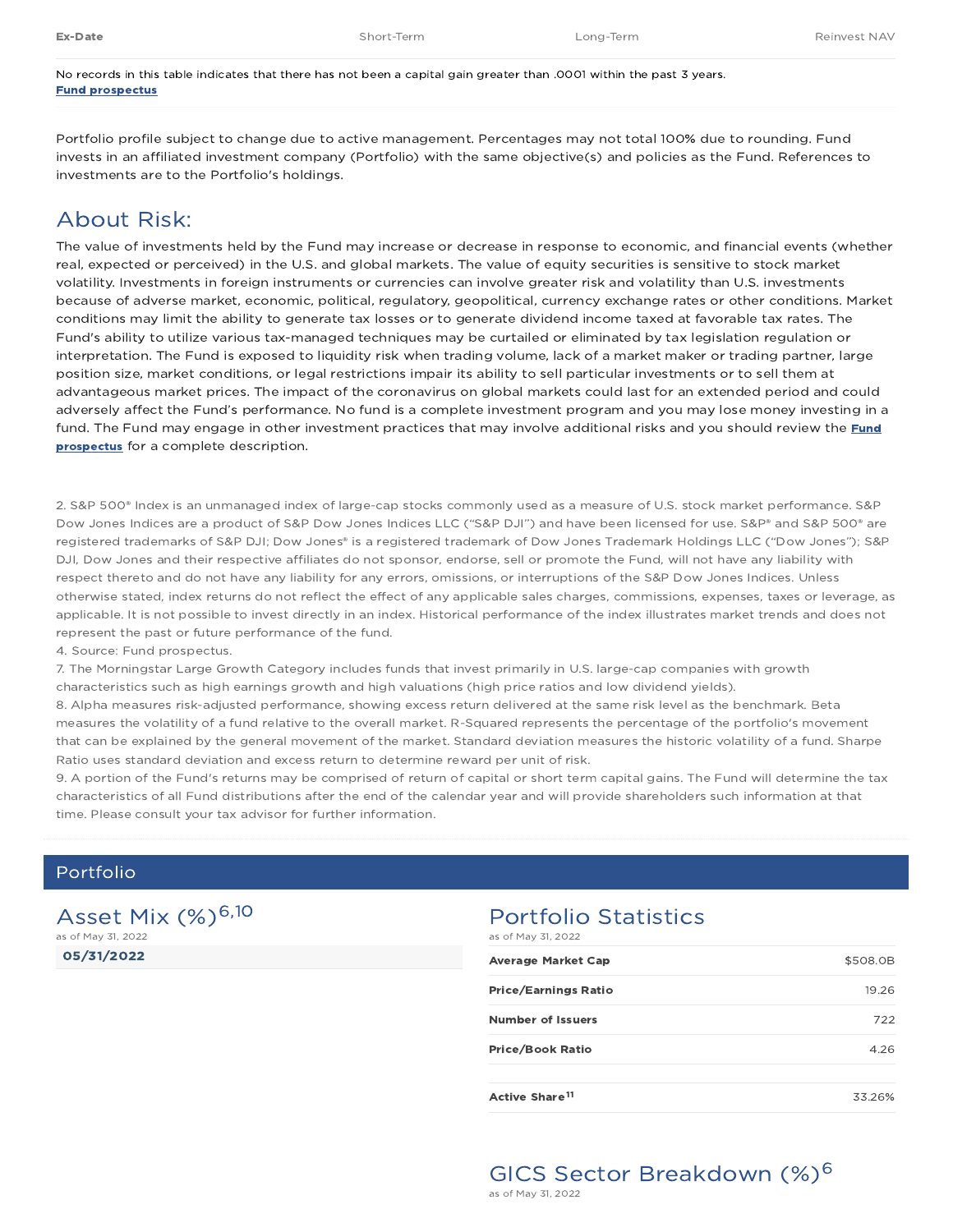

Foreign Common Stocks 1.41

Cash 0.30 Preferred Stock and the contract of the contract of the contract of the contract of the contract of the contract of the contract of the contract of the contract of the contract of the contract of the contract of the contra Total 100.00



| <b>Comm. Services</b>         | 9.41  | 8.81  |
|-------------------------------|-------|-------|
| <b>Consumer Discretionary</b> | 11.52 | 10.89 |
| <b>Consumer Staples</b>       | 7.81  | 6.50  |
| <b>Energy</b>                 | 3.34  | 4.80  |
| <b>Financials</b>             | 13.99 | 11.24 |
| <b>Health Care</b>            | 15.28 | 14.38 |
| <b>Industrials</b>            | 8.45  | 7.76  |
| <b>Information Technology</b> | 26.79 | 27.09 |
| <b>Materials</b>              | 1.48  | 2.79  |
| <b>Real Estate</b>            | 0.25  | 2.77  |
| <b>Utilities</b>              | 1.35  | 2.98  |
| Cash                          | 0.30  |       |

# Fund Holdings (%)<sup>6,12</sup>

| Holding                       | % of Net Assets |
|-------------------------------|-----------------|
| <b>Apple Inc</b>              | 6.84%           |
| <b>Microsoft Corp</b>         | 4.28%           |
| Amazon.com Inc                | 3.35%           |
| Alphabet Inc - CL C           | 2.98%           |
| Alphabet Inc - CL A           | 2.23%           |
| <b>Berkshire Hathaway Inc</b> | 1.99%           |
| Eli Lilly & Co                | 1.91%           |
| <b>Meta Platforms Inc</b>     | 1.66%           |
| JPMorgan Chase & Co           | 1.59%           |
| <b>Costco Wholesale Corp</b>  | 1.57%           |
| <b>View All</b>               |                 |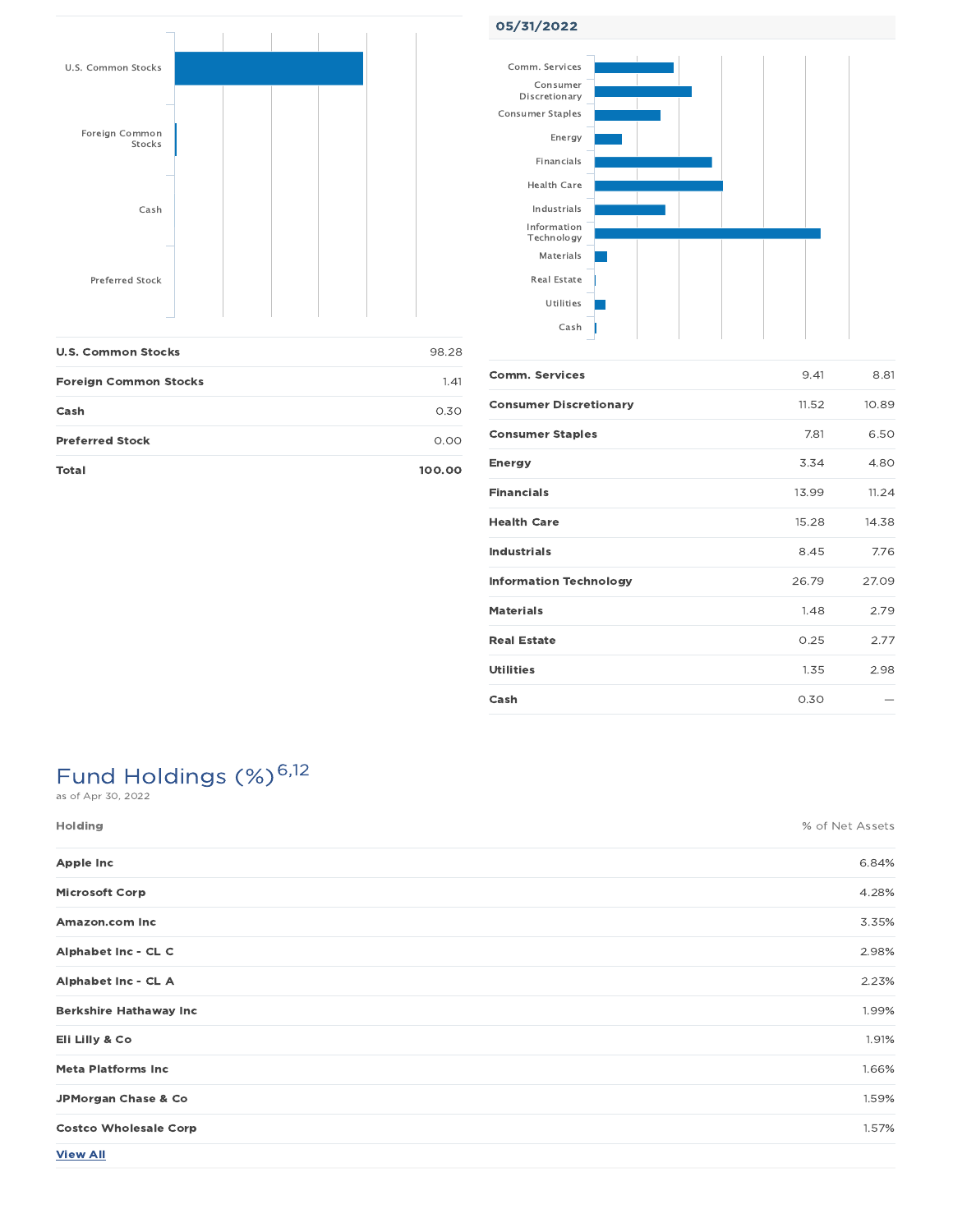Portfolio profile subject to change due to active management. Percentages may not total 100% due to rounding. Fund invests in an affiliated investment company (Portfolio) with the same objective(s) and policies as the Fund. References to investments are to the Portfolio's holdings.

## About Risk:

The value of investments held by the Fund may increase or decrease in response to economic, and financial events (whether real, expected or perceived) in the U.S. and global markets. The value of equity securities is sensitive to stock market volatility. Investments in foreign instruments or currencies can involve greater risk and volatility than U.S. investments because of adverse market, economic, political, regulatory, geopolitical, currency exchange rates or other conditions. Market conditions may limit the ability to generate tax losses or to generate dividend income taxed at favorable tax rates. The Fund's ability to utilize various tax-managed techniques may be curtailed or eliminated by tax legislation regulation or interpretation. The Fund is exposed to liquidity risk when trading volume, lack of a market maker or trading partner, large position size, market conditions, or legal restrictions impair its ability to sell particular investments or to sell them at advantageous market prices. The impact of the coronavirus on global markets could last for an extended period and could adversely affect the Fund's performance. No fund is a complete investment program and you may lose money investing in a fund. The Fund may engage in other investment practices that may involve additional risks and you should review the Fund prospectus for a complete description.

2. S&P 500® Index is an unmanaged index of large-cap stocks commonly used as a measure of U.S. stock market performance. S&P Dow Jones Indices are a product of S&P Dow Jones Indices LLC ("S&P DJI") and have been licensed for use. S&P® and S&P 500® are registered trademarks of S&P DJI; Dow Jones® is a registered trademark of Dow Jones Trademark Holdings LLC ("Dow Jones"); S&P DJI, Dow Jones and their respective affiliates do not sponsor, endorse, sell or promote the Fund, will not have any liability with respect thereto and do not have any liability for any errors, omissions, or interruptions of the S&P Dow Jones Indices. Unless otherwise stated, index returns do not reflect the effect of any applicable sales charges, commissions, expenses, taxes or leverage, as applicable. It is not possible to invest directly in an index. Historical performance of the index illustrates market trends and does not represent the past or future performance of the fund.

6. Percent of total net assets.

10. A delay in transaction settlement may result in a negative cash position.

11. Active Share is a measure of the differentiation of the holdings of a portfolio from the holdings of its appropriate benchmark index. It is calculated as one half of the sum of the absolute value of the differences found between the portfolio weights and the benchmark weights.

12. The following list reflects unaudited securities holdings (excluding derivatives positions). Holdings information may differ if presented as of trade date. Due to rounding, holdings of less than 0.005% may show as 0.00%. Portfolio information subject to change due to active management.

### Management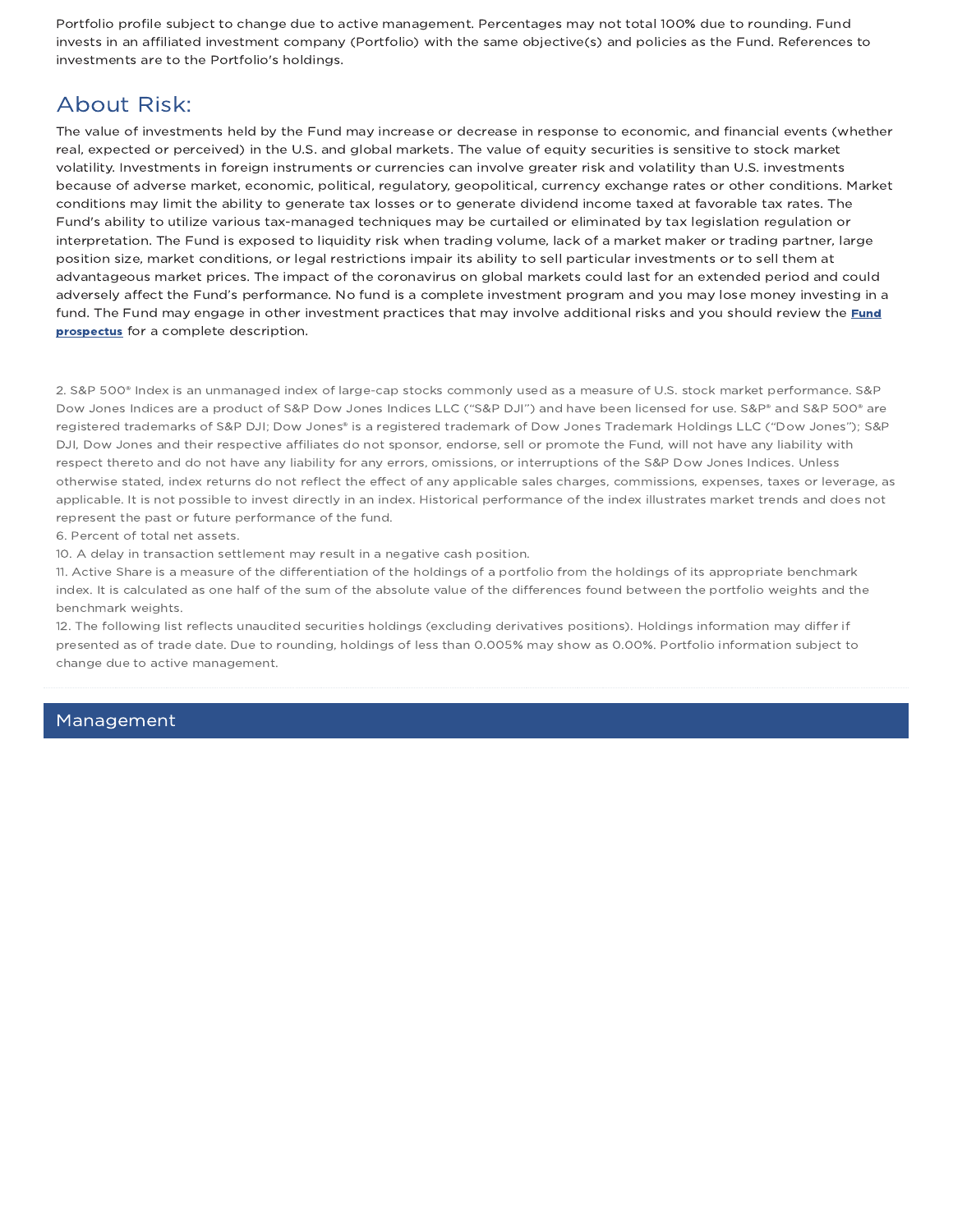

Yana S. Barton, CFA Managing Director, Director of Specialty Solutions Joined Eaton Vance 1997

#### Biography

Yana is a managing director of Morgan Stanley and Director of Specialty Solutions, where she is a portfolio manager on the Eaton Vance Equity team on a number of tax-managed equity portfolios and specialty offerings. She is responsible for investment management decisions, portfolio construction and risk management for these strategies. Yana is a member of Eaton Vance's Equity Strategy Committee and Morgan Stanley's Global Diversity Council. She was also a founding member and the first chair of Eaton Vance's Women's Leadership Exchange. Yana is an active spokesperson on behalf of the company in various media outlets. She has been featured on CNBC, Bloomberg TV, Bloomberg Radio, Barron's, The Wall Street Journal and The Washington Post as well as BNN. Yana began her career in the investment management industry with Eaton Vance in 1997. Morgan Stanley acquired Eaton Vance in March 2021.

Yana earned a Bachelor of Science in business administration from the University of Florida. She is a member of the CFA Institute, CFA Society Boston and is a CFA charterholder.

#### Education

B.S. University of Florida

#### Experience

• Managed Fund since 2008

#### Other funds managed

- Tax-Managed Growth Fund 1.0
- Tax-Managed Growth Fund 1.1



Kenneth D. Zinner, CFA Managing Director, Portfolio Manager Joined Eaton Vance 2011

#### Biography

Ken is a managing director of Morgan Stanley and a portfolio manager on the Eaton Vance Specialty Solutions team. He is responsible for buy and sell decisions, portfolio construction and risk management for Eaton Vance tax-managed equity strategies. He joined Eaton Vance in 2011. Morgan Stanley acquired Eaton Vance in March 2021.

Ken began his career in the investment management industry in 1998. Before joining Eaton Vance, he was affiliated with Invesco, most recently as a senior equity analyst.

Ken earned a B.A. from Brandeis University and an MBA from The University of Texas at Austin McCombs School of Business. He is a CFA charterholder.

#### Education

- B.A. Brandeis University
- M.B.A. University of Texas

#### Experience

Managed Fund since 2021

#### Other funds managed

- Tax-Managed Growth Fund 1.0
- Tax-Managed Growth Fund 1.1

### Literature

## **Literature**

Fact Sheet Download - Last updated: Mar 31, 2022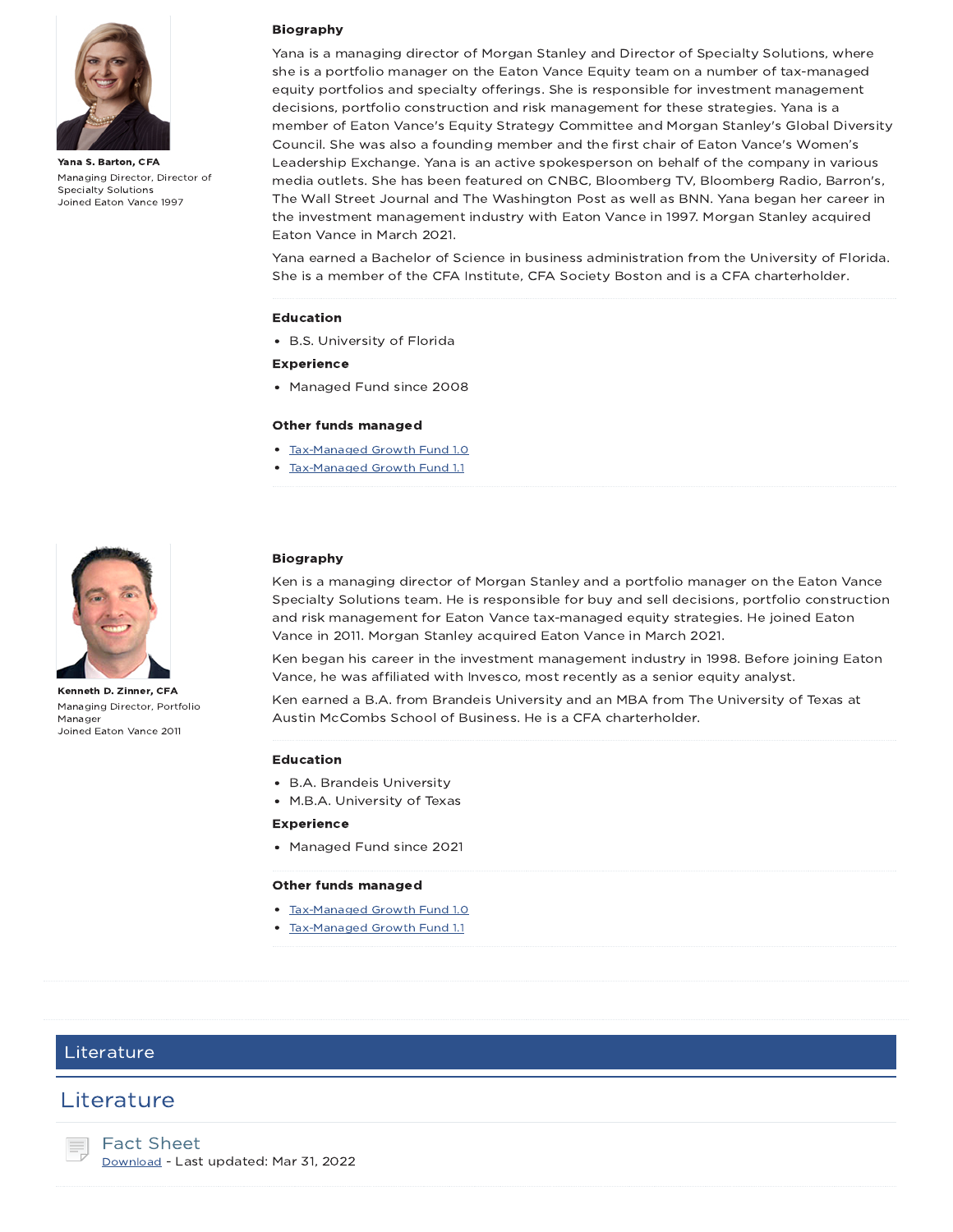| <b>Annual Report</b><br>Download - Last updated: Dec 31, 2021                                                  |
|----------------------------------------------------------------------------------------------------------------|
| <b>Full Prospectus</b><br>Ξ,<br>Download - Last updated: May 1, 2022                                           |
| Q1 Holdings<br>Download - Last updated: Mar 31, 2022                                                           |
| Q3 Holdings<br>Download - Last updated: Sep 30, 2021                                                           |
| Holdings - Form N-PORT<br>Download                                                                             |
| Eaton Vance Announces Upcoming Retirement of Michael A. Allison<br>Ħ,<br>Download - Last updated: May 13, 2021 |
| <b>SAI</b><br>Download - Last updated: May 1, 2022                                                             |
| <b>Semi-Annual Report</b><br>Download - Last updated: Jun 30, 2021                                             |
| <b>Summary Prospectus</b><br>≡                                                                                 |

Download - Last updated: May 1, 2022

## **H** Eaton Vance





**HEADQUARTERS** Two International Place Boston, MA 02110

**Investments** 

Eaton Vance Funds

Parametric Funds

Calvert Funds

Separately Managed Accounts

Closed-End Funds and Term Trusts

#### **Insights**

Advisory Blog Monthly Market Monitor Market Update Events<sup>2</sup> The Advisor Institute

#### Taxes & Tools

Investment Tax Center

Tax Information

Investment Tax Calculator

Laddered Investing Interest Rate Scenario Tool

Concentrated Stock Position **Calculator** 

Tax-Equivalent Yield Calculator

#### **Resources**

Forms & E-Delivery Mutual Funds & Abandoned Property DST Vision AdvisorCentral